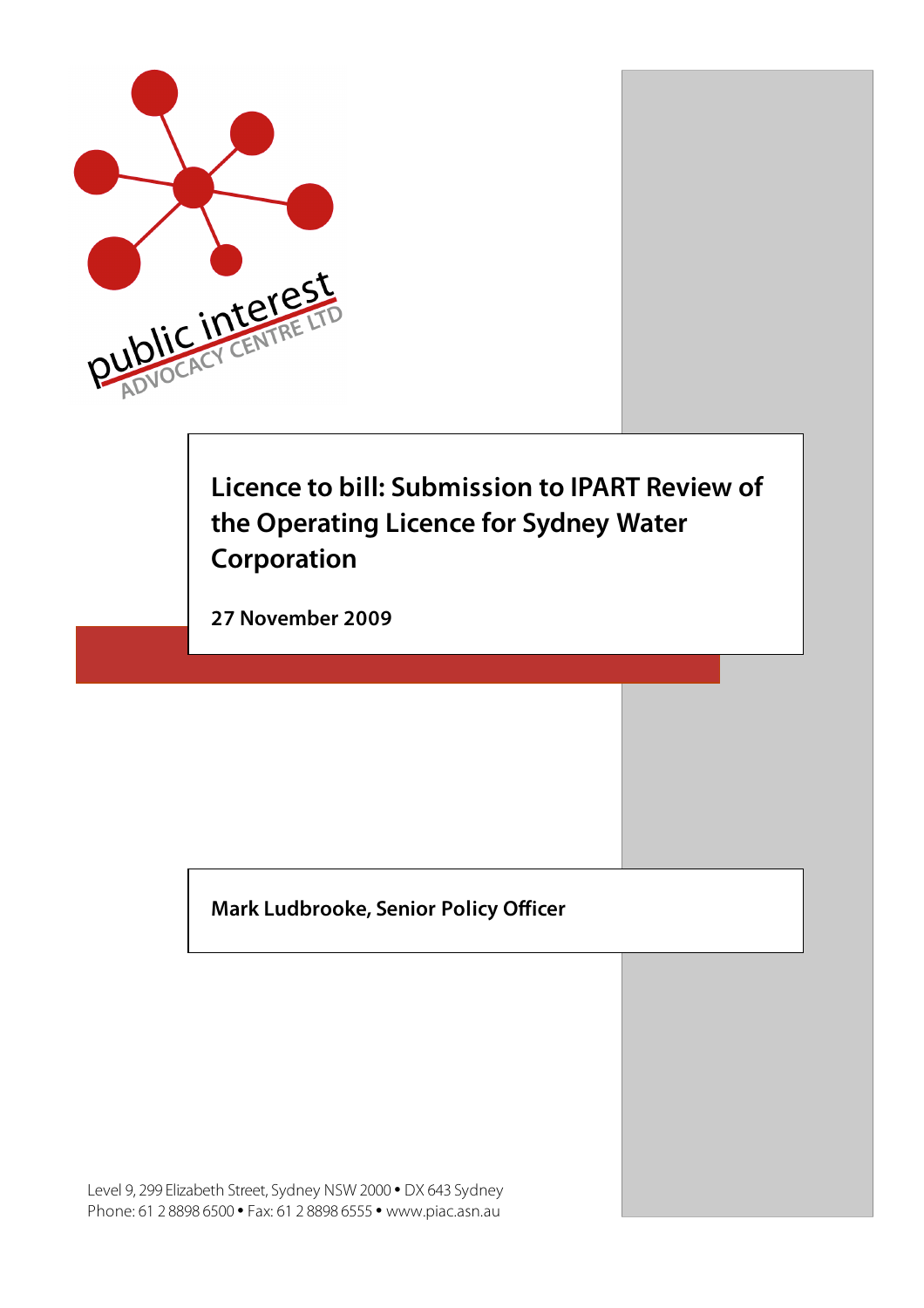| 2. |                                                                    |  |  |
|----|--------------------------------------------------------------------|--|--|
| 3. |                                                                    |  |  |
| 4. |                                                                    |  |  |
| 5. |                                                                    |  |  |
| 6. |                                                                    |  |  |
|    | 6.1<br>6.2<br>6.3<br>6.4                                           |  |  |
| 7. |                                                                    |  |  |
|    | 7.1<br>7.2<br>7.3<br>74<br>7.5<br>7.6<br>7.7<br>7.8<br>7.9<br>7.10 |  |  |
| 8. |                                                                    |  |  |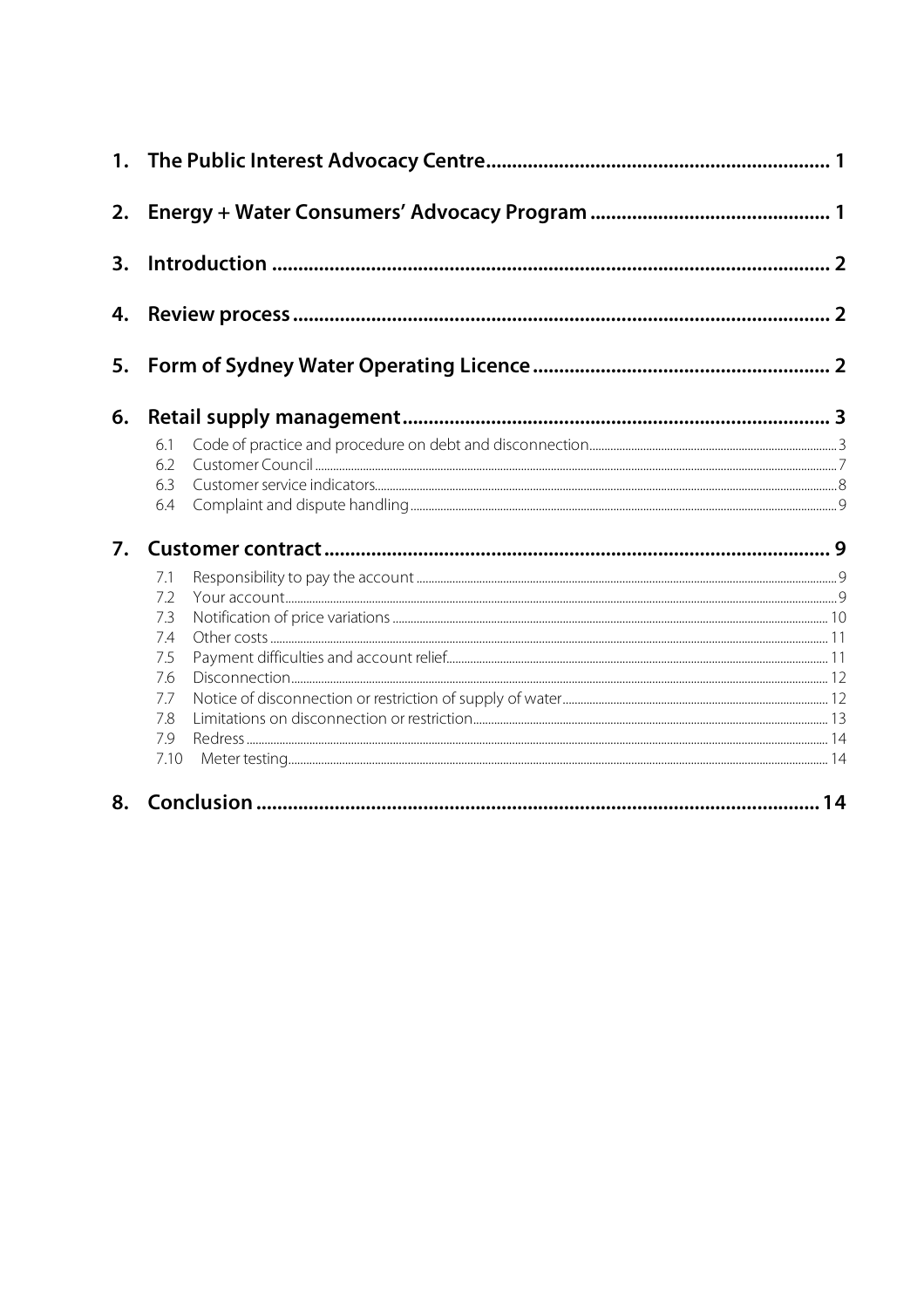# **1. The Public Interest Advocacy Centre**

The Public Interest Advocacy Centre (PIAC) is an independent, non-profit law and policy organisation that works for a fair, just and democratic society, empowering citizens, consumers and communities by taking strategic action on public interest issues.

PIAC identifies public interest issues and, where possible and appropriate, works co-operatively with other organisations to advocate for individuals and groups affected. PIAC seeks to:

- expose and redress unjust or unsafe practices, deficient laws or policies;
- promote accountable, transparent and responsive government;
- encourage, influence and inform public debate on issues affecting legal and democratic rights;
- promote the development of law that reflects the public interest;
- develop and assist community organisations with a public interest focus to pursue the interests of the communities they represent;
- develop models to respond to unmet legal need; and
- maintain an effective and sustainable organisation.

Established in July 1982 as an initiative of the Law Foundation of New South Wales, with support from the (then) NSW Legal Aid Commission, PIAC was the first, and remains the only broadly based public interest legal centre in Australia. Financial support for PIAC comes primarily from the NSW Public Purpose Fund and the Commonwealth and State Community Legal Services Program. PIAC also receives funding from Industry and Investment NSW for its work on utilities, and from Allens Arthur Robinson for its Indigenous Justice Program. PIAC also generates income from project and case grants, seminars, consultancy fees, donations and recovery of costs in legal actions.

# **2. Energy + Water Consumers' Advocacy Program**

This Program was established at PIAC as the Utilities Consumers' Advocacy Program in 1998 with NSW Government funding. The aim of the Program is to develop policy and advocate in the interests of low-income and other residential consumers in the NSW energy and water markets. PIAC receives policy input to the Program from a community-based reference group whose members include:

- Council of Social Service of NSW (NCOSS);
- Combined Pensioners and Superannuants Association of NSW (CPSA);
- Park and Village Service;
- Ethnic Communities Council NSW;
- Rural and remote consumers;
- Institute of Sustainable Futures (ISF), University of Technology (UTS);
- Western Sydney Community Forum (WSCF); and
- National Seniors.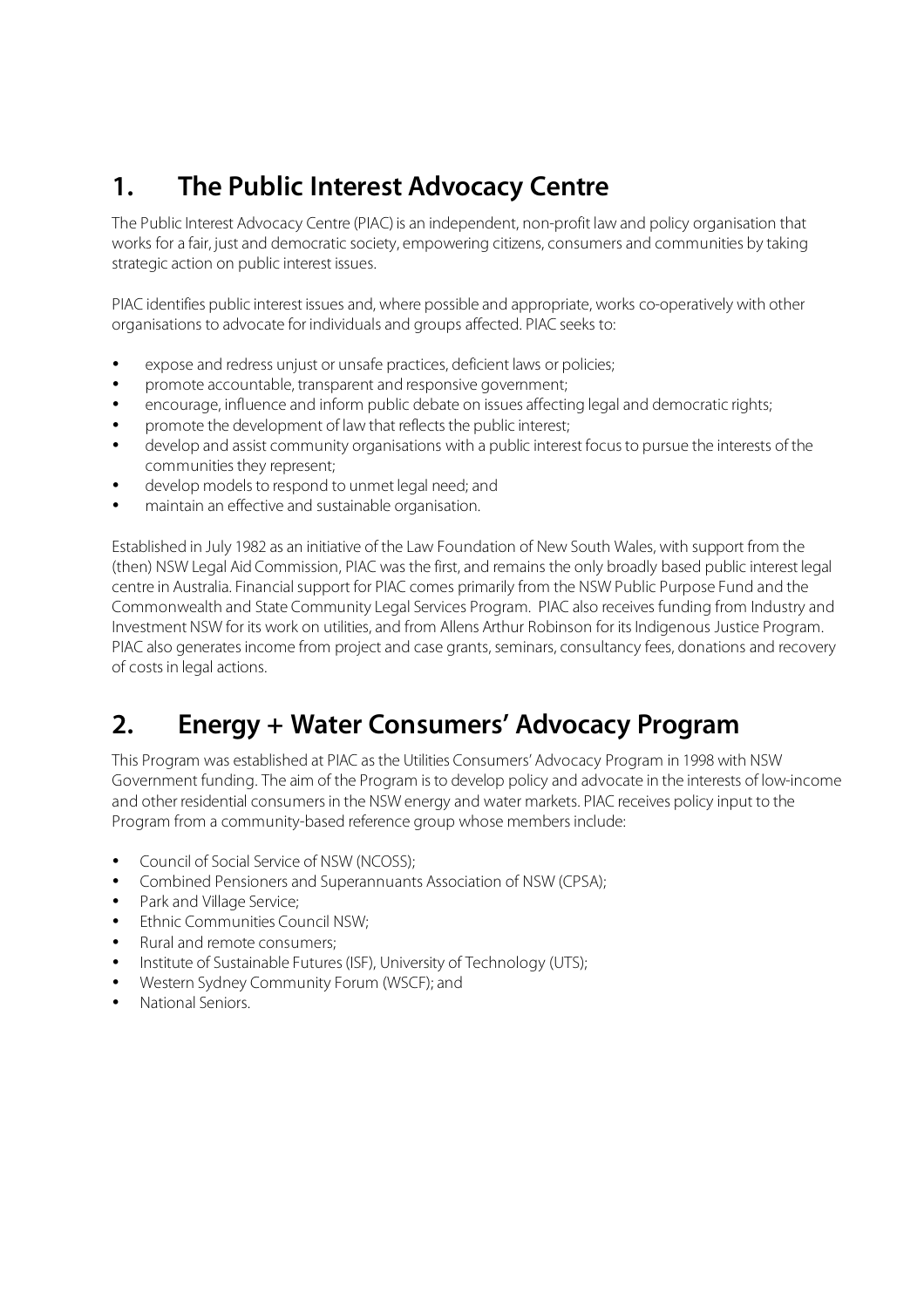# **3. Introduction**

The Public Interest Advocacy Centre (PIAC) welcomes the opportunity to participate in the Review of the Operating Licence for Sydney Water Corporation. Recognising the operating licence as a key element in the regulatory framework governing the relationship between Sydney Water and its customers, it is imperative that the new licence and customer contract provide adequate protection for customers and consumers. To assist in realising this outcome, PIAC offers the following comments about the review process, the proposed licence form, retail supply management and the customer contract. PIAC discloses that it is a member of the Sydney Water Corporate Customer Council.

# **4. Review process**

The Review of the Operating Licence for Sydney Water Corporation Issues Paper includes a timetable that documents how stakeholders may participate in the review process.<sup>1</sup> Whilst, as indicated, PIAC appreciates the opportunity to prepare a submission to the *Issues Paper*, it is concerned that there is no scope for stakeholders other than Sydney Water to comment on the draft operating licence. Given, as IPART notes, Sydney Water can have profound and far-reaching impacts on its customers, public health and the environment,<sup>2</sup> PIAC submits that consumer, environmental and other stakeholders must have the opportunity to comment on the draft regulatory framework. As is the case for IPART administered price determinations, PIAC requests that the review process be amended to permit consumer and other stakeholders to make submissions to the draft operating licence.

### **Recommendation**

1. That the review process be amended to permit consumer and other stakeholders to make submissions to the draft operating licence.

# **5. Form of Sydney Water Operating Licence**

IPART notes that, whilst the Sydney Water operating licence is largely prescriptive in nature, regulatory instruments have increasingly been moving to more adaptive and preventative forms of management.<sup>3</sup> It is proposed that this more recent approach, incorporating the development and implementation of licensing plans, could be adopted to frame the Sydney Water operating licence. In its submission to the Issues Paper, Sydney Water indicated that, in principle, it supports a move to this form of licensing.<sup>4</sup>

PIAC is concerned that moves from a largely prescription- to plan-based licence could undermine the rights of consumers by imposing fewer obligations on Sydney Water. As IPART notes, one of the fundamental purposes of the operating licence is to protect the rights of customers who rely on the essential service it provides.<sup>5</sup> PIAC would not support a change in the form of licensing if there was a prospect that it could diminish such protections.

<sup>&</sup>lt;sup>1</sup> Independent Pricing and Regulatory Tribunal of New South Wales, Review of the Operating Licence for Sydney Water Corporation Issues Paper (2009) 2.<br>
<sup>2</sup> Ibid 7.<br>
<sup>3</sup> Ibid 9.

<sup>&</sup>lt;sup>4</sup> Sydney Water, Submission to the Review of Sydney Water's Operating Licence (2009) 11.<br><sup>5</sup> Independent Pricing and Regulatory Tribunal of New South Wales, above n1, 32.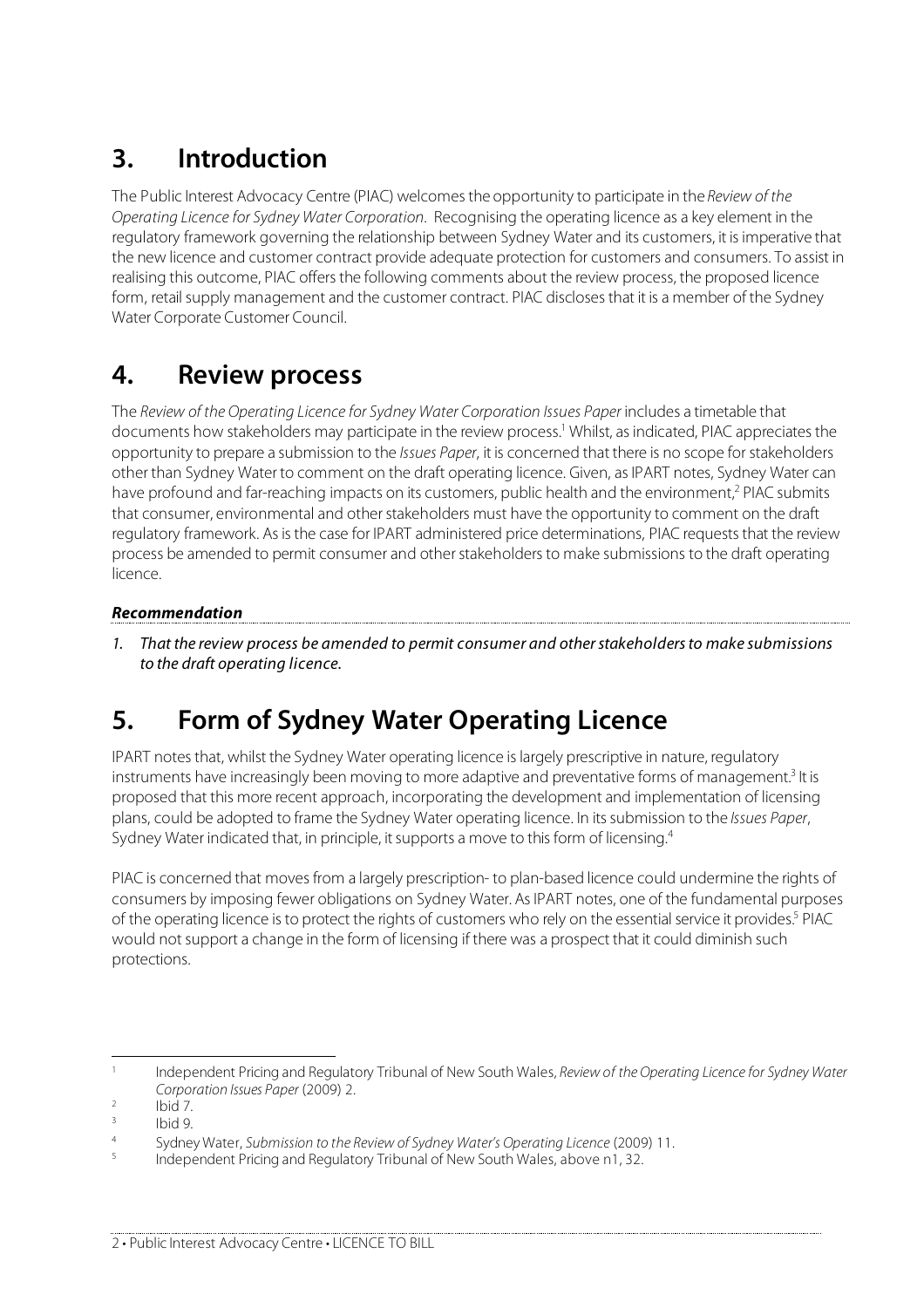PIAC notes that, whilst IPART has provided examples where some prescriptive elements of the existing licence have not achieved the desired outcomes,<sup>6</sup> evidence has not been presented to suggest that the existing operating licence provisions relating to retail management and customer service have failed in their intent. In the event IPART determines to adopt plan-based licensing, PIAC advocates that the customer and consumer rights and complaint and dispute handling sections of the licence remain exempt from this modification.

PIAC also notes that Sydney Water has expressed concerns about the conditions of the proposed licensing plans, including the requirement that IPART conduct an annual audit of each plan.<sup>7</sup> In the event that IPART determines to adopt plan-based licensing, PIAC supports the proposal for IPART to audit the adequacy of plans and undertake annual audits to determine compliance with plans. Moreover, PIAC submits that the plans should be publicly available and that consumer groups and other stakeholders should be afforded the opportunity to comment on the adequacy of, and compliance with, these plans.

#### **Recommendations**

2. That the operating licence not adopt a plan-based structure if there is a possibility this will undermine consumer rights and protections.

<u> 1989 - Johann Stoff, Amerikaansk politiker († 1989)</u>

- 3. That, if a plan-based operating licence structure is adopted, provisions relating to customer and consumer rights and complaints and dispute handling are exempt from this modification.
- 4. That, if a plan-based operating licence structure is adopted, IPART audit the adequacy of the plans and undertake annual audits to determine compliance with plans.
- 5. That, if a plan-based operating licence structure is adopted, the plans are publicly available and stakeholders have the opportunity to comment on the form and content of the plans and Sydney Water compliance with the plans.

# **6. Retail supply management**

IPART has asked stakeholders to consider whether the retail management and customer service requirements in the current operating licence are adequate. PIAC contends there are issues with the existing obligations and that customers would benefit from enhanced licensing provisions as outlined below.

## **6.1 Code of practice and procedure on debt and disconnection**

PIAC acknowledges and welcomes Sydney Water commitments to improve customer assistance measures, such as facilitating access to Centrepay and the No Interest Loan Scheme (NILS). However, PIAC considers that the framework that guides Sydney Water efforts, including the code of practice and procedure on debt and disconnection, has been inadequate to meet the needs of all customers experiencing difficulty paying their bills.

The code provides that Sydney Water may restrict or disconnect a customer's water supply.<sup>8</sup> PIAC does not support the disconnection or restriction of water supply to residential households who lack capacity to pay their water bills. Water is an essential service and human right to which all people are entitled and the withdrawal of access can have adverse outcomes for individual and household health and wellbeing. Research commissioned by PIAC in 2008 highlighted that disconnections and flow restrictions can mean children and other householders become anxious or distressed, people are unable to wash themselves, have no clean

<sup>&</sup>lt;sup>6</sup> Ibid 11.<br><sup>7</sup> Sydney Water, above n 4, 24-25.<br><sup>8</sup> Sydney Water, Co*de of practice and procedure – debt recovery and disconnection of water supply* <www.sydneywater.com.au/Publications/FactSheets/DebtRecoveryAndDisconnectionOfWaterSupply.pdf#Page  $=1$  > as at 20 November 2009.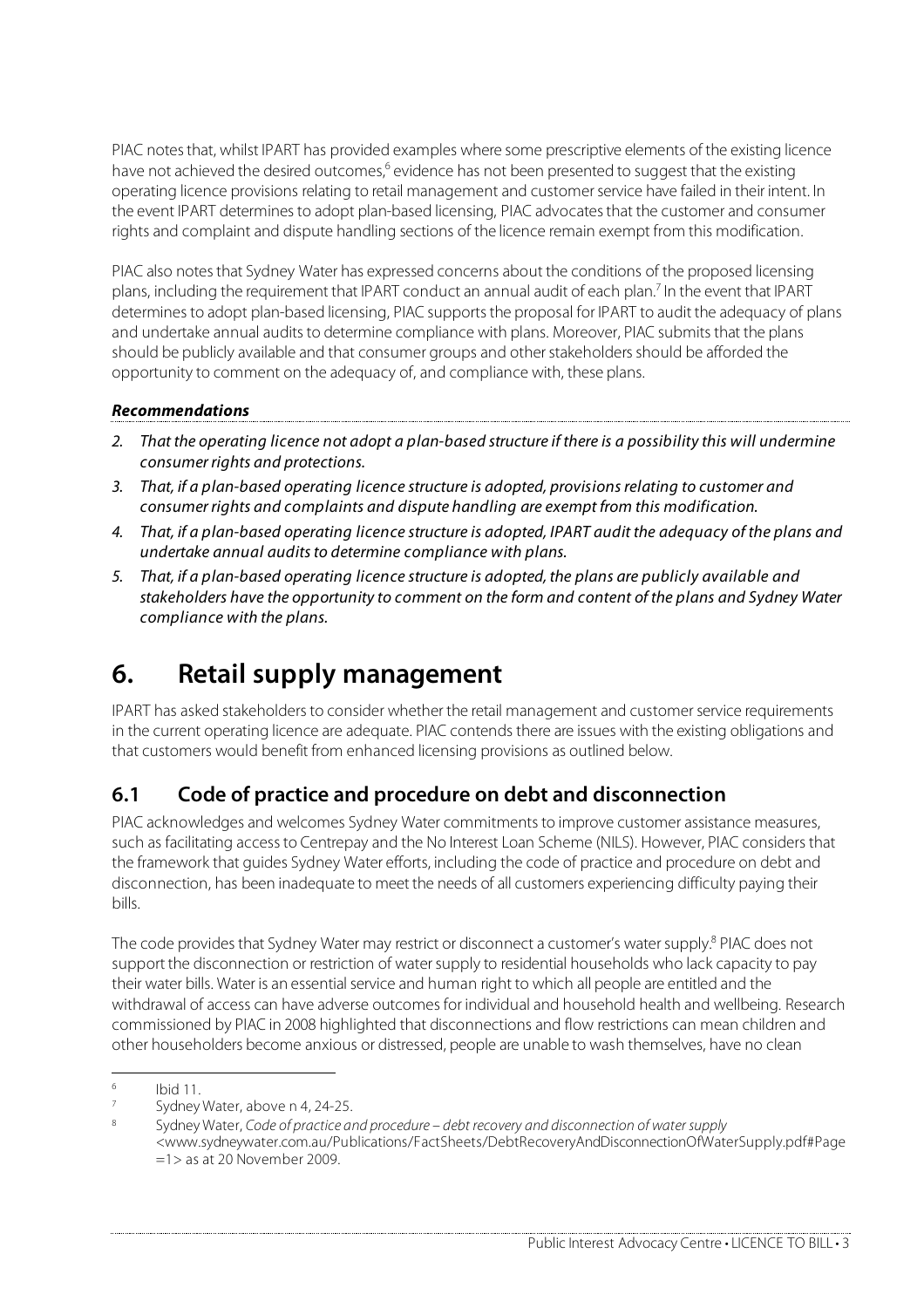clothes to wear, and have difficulty caring for infants.<sup>9</sup> PIAC also understands that tenants may be disconnected or have their water flow restricted if landlords neglect to pay water bills. PIAC suggests these are strong grounds to remove the capacity for Sydney Water to disconnect or restrict households who cannot pay their water bills.

The code of practice on debt and disconnection also stipulates the circumstances in which disconnection or restriction may take place. Specifically, it allows Sydney Water to undertake this punitive action if households have failed to make payment arrangements or complied with agreed arrangements.<sup>10</sup> PIAC understands that the lack of definition for the term payment arrangement has led to confusion about exactly what constitutes such an arrangement and, in the case of the use of vouchers, how long this arrangement is deemed to last. PIAC is concerned that this is likely to have led some households to have unfairly experienced disconnection or restriction from water supply.

PIAC notes also that, whilst the code of practice and procedure for debt and disconnection indicates Sydney Water is committed to ensuring disadvantaged customers maintain access to water and sewerage services,<sup>11</sup> it is not obliged and neglects to define how Sydney Water must identify customers experiencing disadvantage. Again, PIAC is concerned that this lack of detail may have led customers experiencing difficulty to have been denied access to much needed support.

Moreover, alarmingly, the code of practice and procedure on debt and disconnection is at odds with the customer contract. Whilst the code stipulates that assistance for disadvantaged customers may include deferment of payment and payment via an instalment program,<sup>12</sup> the customer contract indicates that customers have a right to this support.<sup>13</sup> Again, this may have led customers to miss out on valuable payment assistance and, in some cases, to have experienced water flow restrictions.

PIAC does not know exactly how many Sydney Water customers have experienced flow restrictions but notes that the most recent National Performance Report indicates that the proportion of customers to have had their water supply restricted doubled from 2006-07 to 2007-08.14 In this same period, the proportion of billing and account complaints also doubled.<sup>15</sup> Since this reporting period, IPART determined that the average Sydney household will experience a 32.6 per cent increase in water bills to 2011-12.16 PIAC is concerned that, without the protection of an adequate regulatory framework, as the price of water increases more households will experience difficulty paying their bills and, in some cases, the distress of being restricted from water supply.

To safeguard access to water and sewerage services, PIAC proposes the operating licence be modified to require Sydney Water to adopt a best-practice response to customer hardship. This is consistent with IPART's position that the operating licence represent regulatory best-practice.17 As defined by the Utility Debt Spiral Project, a joint community, government and business initiative that identified social and regulatory frameworks and policies to assist people at risk of utility debt, industry best-practice requires utilities to have a hardship policy.18 PIAC requests that IPART amend the Sydney Water licence to oblige Sydney Water to develop and implement a customer hardship policy. The stated purpose of this policy would be to ensure customers and

<sup>&</sup>lt;sup>9</sup><br>Connell, J., Hill, W., *Cut Off II: The Experience of Utility Disconnections* (2009) 30-31.<br>Sydney Water, above n 8.<br>It Sydney Water Corporating Licence 2005-2010, Schedule 6.<br>Attional Water Commission, National Perfor

<sup>&</sup>lt;sup>16</sup> Independent Pricing and Regulatory Tribunal of New South Wales, NSW Water Fact Sheet for Review of Prices for Sydney Water Corporation's water, sewerage and stormwater services (2008) Appendix 2.<br>Independent Pricing and Regulatory Tribunal of New South Wales, above n 1, 7.

<sup>17</sup> Independent Pricing and Regulatory Tribunal of New South Wales, above n 1, 7.<br>18 Committee for Melbourne Utility Debt Spiral Study Reference Group, Utility Debt Spiral Project (2004) 221.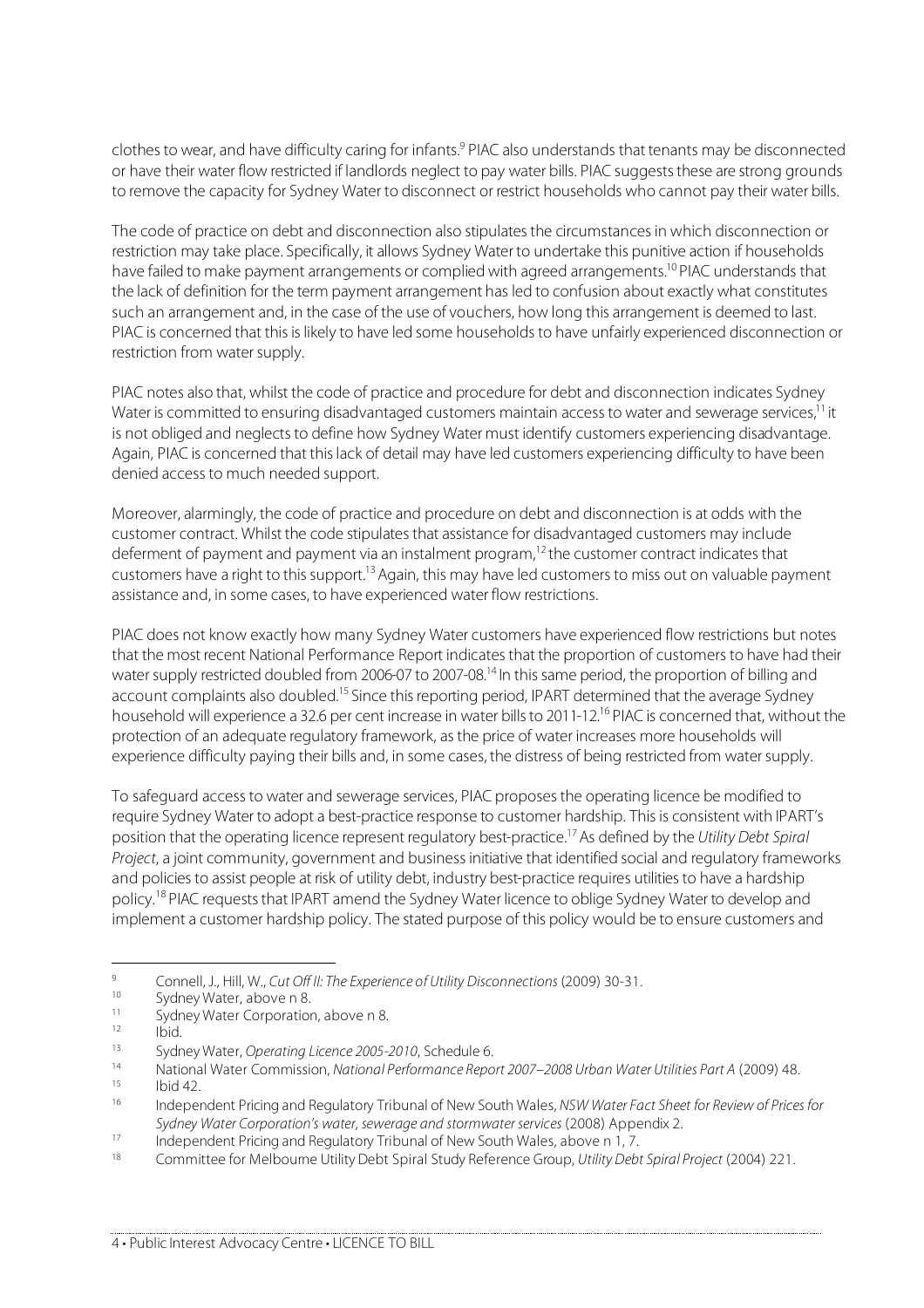consumers experiencing hardship are not disconnected or restricted from water supply due to an inability to pay.

To realise this objective, the new operating licence must require that the customer hardship policy defines customers experiencing hardship, contains the processes to identify customers experiencing hardship – including identification by Sydney Water, self-identification by the customer, and identification by social services such as community centres or financial counsellors – and outlines the processes for early response to customers experiencing hardship. Customers so identified would then access the Sydney Water hardship program.

The operating licence must also require the customer hardship policy to oblige Sydney Water to notify customers about and refer them to government concessions and payment assistance programs, and provide information about the internal and external complaints resolution schemes. So too, it must provide for a review of household water consumption and, where appropriate, personalised assistance to better manage consumption. Best-practice also demands it includes the development of options to assist future payments, such as incentives or discounts.

As noted, the operating licence currently requires the code of practice on debt and disconnection to provide for deferred payment or payment by instalment options.<sup>19</sup> PIAC submits that the operating licence must be amended to require a customer hardship policy that not only provides for the availability of deferred payment and instalment plans, but also dictates that payment plans take into account capacity to pay, and includes how the amount to be paid is calculated, the period over which the customer will pay the agreed amounts, and the amount to be paid in each period. So too, it must state that customers can renegotiate the amount if there is a demonstrable change in their circumstances, indicate when the payment plan has been breached and cancelled, and require written confirmation of alternative payment methods or arrangements. Acknowledging that some customers not experiencing hardship will need the option to pay off their bills by instalments, due to budgeting or one-off issues, PIAC submits that payment plans must not be limited to participants in the Sydney Water hardship program; they must be available to all customers.

PIAC's objections to disconnection and flow restriction notwithstanding, the customer hardship policy must also inform customers that disconnection, restriction, debt collection and legal action will be suspended once consumers are on a payment plan, are participating in the Sydney Water hardship program, or have an outstanding complaint related to the proposed action.

As is proposed for energy retailers under the NSW Electricity Supply Amendment Regulation<sup>20</sup> and National Energy Customer Framework, $^{21}$  the new operating licence and customer hardship policy must forbid Sydney Water from disconnecting or restricting water flow unless, in addition to requirements on notification, it has offered customers two payment plans in writing. Research undertaken for PIAC in 2008, which indicated almost half of households who were on payment plans found them unaffordable prior to disconnection or restriction,<sup>22</sup> highlights the value of mandating this second opportunity.

The current operating licence compels Sydney Water to include the code of practice on debt and disconnection in its customer contract.<sup>23</sup> PIAC understands that the code has not been included in the contract as such. Rather, the contract refers customers to the code as a separate document. PIAC submits that this complies with the letter but not the spirit of the operating licence and proposes that the replacement customer

<sup>&</sup>lt;sup>19</sup> Sydney Water, above n 13, 18.<br><sup>20</sup> Draft Electricity Supply (General) Amendment (Customer Hardship) Regulation Explanatory Note 2009 (NSW)<br><sup>21</sup> National Energy Retail Rules First Exposure Draft 2009 (Cth) div 4, s 605

<sup>&</sup>lt;sup>22</sup> Connell, J., Hill, W., above n 9, 25.

Sydney Water, above n 13, 18.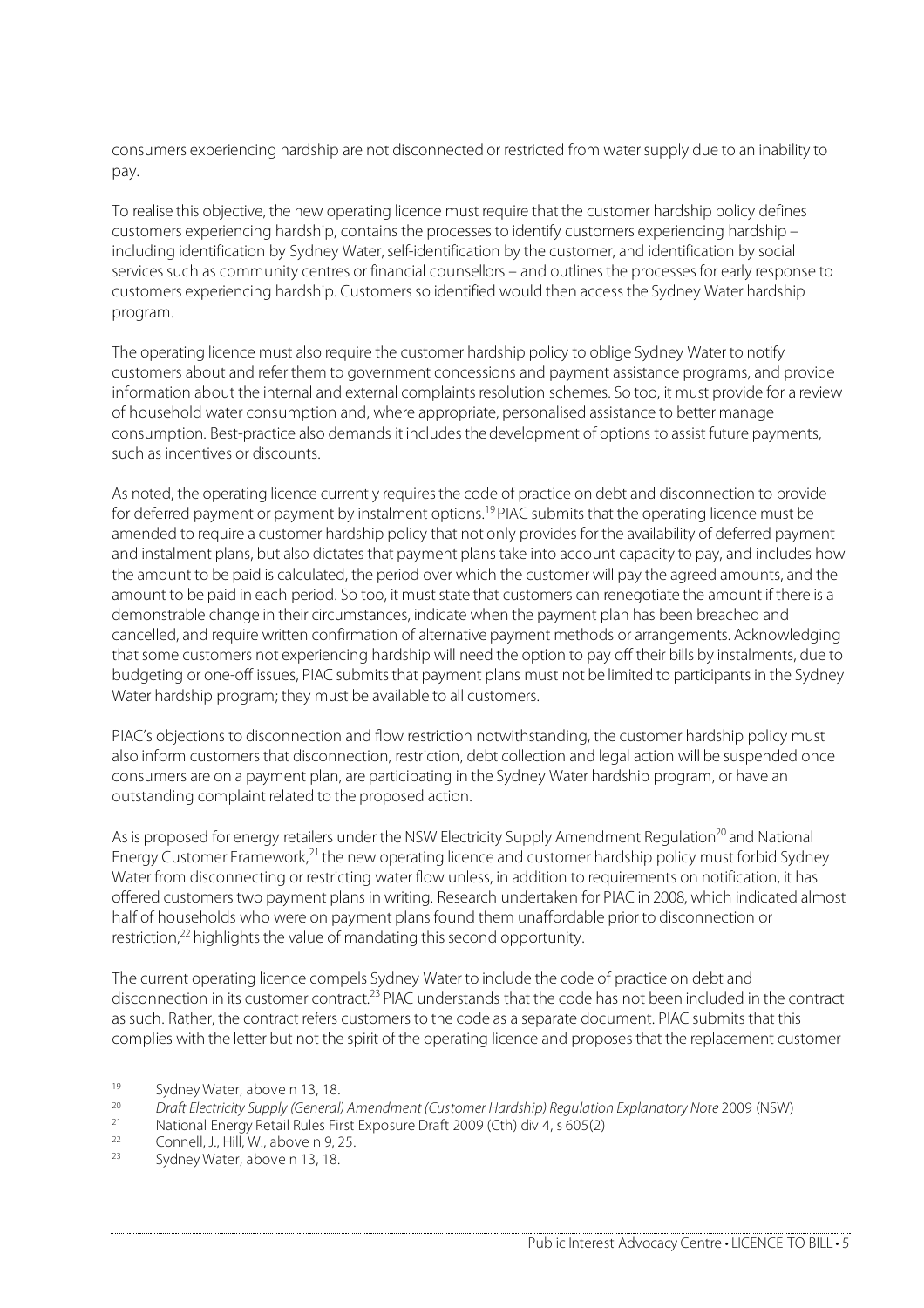hardship policy be appended to the customer contract. Acknowledging that the code is currently available on the Sydney Water website under Community Assistance, it is recommended that the replacement policy also be accessible via the Financial Assistance web page where customers experiencing difficulty with their bills are likely to seek information and support.

The operating licence also suggests that Sydney Water must disseminate information on its code of practice on debt and disconnection to customers at least once annually via their bills and to any other person upon request.<sup>24</sup> PIAC proposes that Sydney Water be obliged to inform customers experiencing hardship, as soon as practicable after identification as customers experiencing hardship, of the existence of the customer hardship policy, and offer a copy of the policy at no expense.

#### **Recommendations**

- 6. That the operating licence removes provisions permitting Sydney Water to disconnect or restrict the water supply of customers who lack the capacity to pay their water bills.
- 7. That the operating licence be amended to require Sydney Water to develop and implement a customer hardship policy with the stated intent of ensuring customers and consumers experiencing hardship are not disconnected or restricted from water supply due to an inability to pay.
- 8. That the operating licence be amended to ensure the Sydney Water customer hardship policy:
	- a. defines customers experiencing hardship;
	- b. contains the processes to identify customers experiencing hardship, including identification by Sydney Water, self-identification by customers; and identification by social services;
	- c. outlines the processes for early response to customers experiencing hardship;
	- d. compels Sydney Water to notify customers about and refer them to government concession and payment assistance programs and provide information about internal and external complaints resolution schemes;
	- e. provides for a review of household water consumption and, where appropriate, personalised consumption management assistance;
	- f. compels Sydney Water to offer deferred payment and instalment or payment plans;
	- g. dictates that payment plans must take into account capacity to pay;
	- h. obliges Sydney Water to provide written confirmation of payment plan details including how the amount to be paid is calculated, the period over which the customer will pay the agreed amounts, the amount to be paid in each period, and when the payment plan has been breached and cancelled;
- 9. That the operating licence requires the customer hardship policy to be given to customers upon request, be offered to customers experiencing hardship as soon as practicable after identification as customers experiencing hardship, be appended to the customer contract, and be promoted on the Sydney Water website.
- 10. That the operating licence and customer hardship policy oblige Sydney Water to offer customers two payment plans prior to instigating disconnection or restriction proceedings.
- 11. That the operating licence and customer hardship charter inform customers that disconnection or restriction proceedings will be suspended once they are participating in the hardship program or payment plan or have an outstanding complaint.
- 12. That the operating licence indicates that all customers have the right to access a payment plan.
- 13. That, if the code of practice and procedure on debt and disconnection is retained, the code is amended to define the term 'payment arrangement'.

 $24$  Ibid.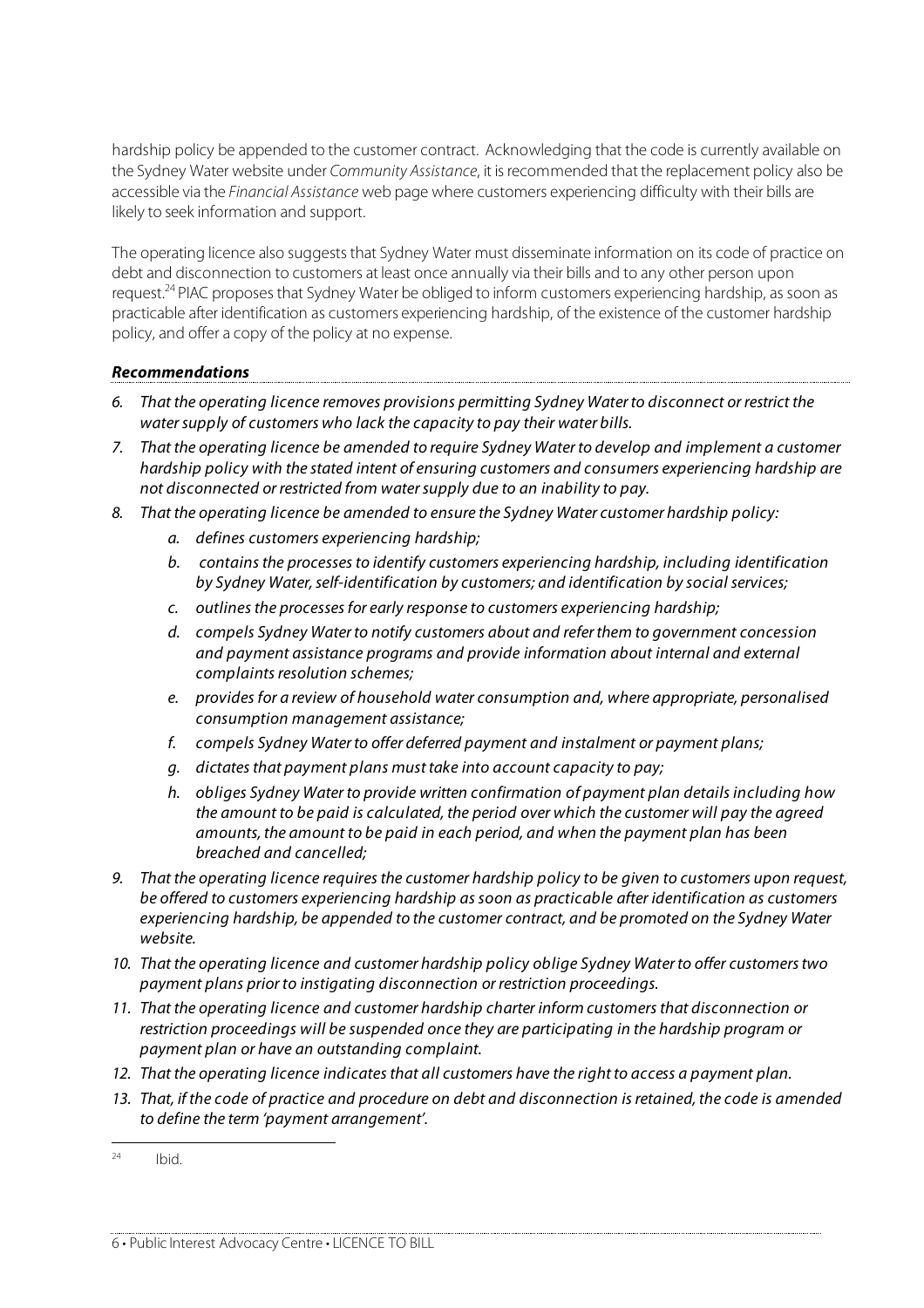- 14. That, if the code of practice and procedure on debt and disconnection is retained, the operating licence is amended to oblige the code to disclose how Sydney Water will identify customers experiencing disadvantage.
- 15. That, if the code of practice and procedure on debt and disconnection is retained, the code is amended to indicate customers have a right to a payment deferment or instalment program, as per the customer contract.

## **6.2 Customer Council**

As a member of the Sydney Water Corporate Customer Council, PIAC recognises it as a valuable forum for customers to learn and provide feedback about Sydney Water policies, programs and procedures. PIAC takes this opportunity to thank Sydney Water for inviting it to represent residential customers on the Council.

Beyond residential customers, the operating licence prescribes that the Customer Council include representation from a diversity of customer groups, including, for example, low-income households, people living in rural and urban fringe areas, and local government.<sup>25</sup> Unfortunately, the licence neglects to require the inclusion of representatives of Indigenous customers, people with disability, and, acknowledging they are consumers rather than customers of Sydney Water, tenants. PIAC contends that these groups experience water issues particular to their communities and warrant mandated inclusion on the Customer Council.

In the Issues Paper, IPART notes that the Hunter Water approach of uploading the agenda for its Consultative Forums to its website in advance of meetings furnishes interested parties with an opportunity to discuss agenda items with Forum members prior to meetings.<sup>26</sup> PIAC supports Sydney Water's subsequent commitment to also undertake this process.27

Beyond improving access to the agenda, PIAC believes that Customer Council members should play a greater role in developing the meeting schedule. At present, though members can request agenda items and Sydney Water is amenable to the inclusion of these items, the agenda and meeting time is dominated by issues that stem from the forward plan which the Customer Council Charter suggests is developed for the Council.<sup>28</sup> PIAC acknowledges that it was not a member of the Customer Council when the current forward plan was developed and the norm may be for Sydney Water to develop the plan in consultation with the Council. Nonetheless, PIAC proposes that the Charter requires the forward plan to be developed by, rather than for, the Council.

In light of the essential nature of the services provided by Sydney Water, PIAC also advocates the adoption of a specific Social Policy Council to discuss the affordability and accessibility of water and sewerage services for disadvantaged customers and the adequacy of the social programs for customers experiencing hardship. Corporate Customer Council meetings do not provide adequate time to discuss and respond to these issues, and do not include agencies that work directly with hardship customers to provide Sydney Water programs such as the Payment Assistance Scheme (PAS) vouchers and No Interest Loan Scheme (NILS).

#### **Recommendations**

16. That the operating licence be amended to prescribe that the Sydney Water Customer Council includes representatives of Indigenous customers, customers with disability, and tenants.

<sup>&</sup>lt;sup>25</sup> Ibid 19.<br><sup>26</sup> Independent Pricing and Regulatory Tribunal of New South Wales, above, n 1, 36.<br><sup>27</sup> Sydney Water, above n 4, 90.

<sup>28</sup> Sydney Water, Corporate Customer Council Charter (2006) <www.sydneywater.com.au/CustomerServices/CustomerCouncils/pdf/CorpCustomerCouncilCharter.pdf#Page =1> as at 20 November 2009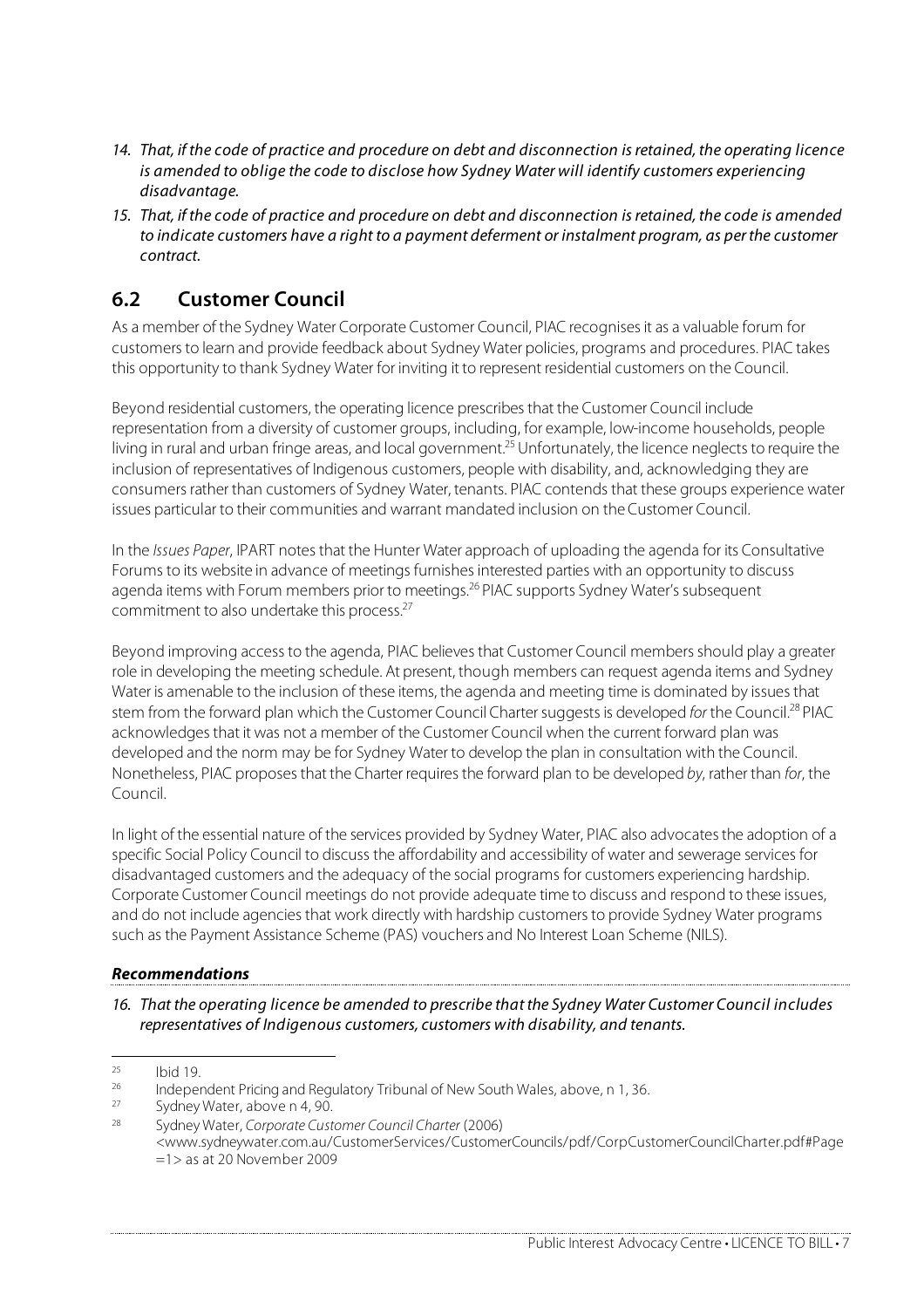- 17. That the Customer Council Charter be amended to state that the forward plan will be developed by the Customer Council.
- 18. That Sydney Water be required to convene a Social Policy Council to discuss issues and make recommendations about affordability of, and accessibility to, water, including social programs.

## **6.3 Customer service indicators**

IPART suggests that the customer service indicators contained within the Sydney Water operating licence should be aligned and rationalised for consistency with the national performance indicators as defined by the National Water Initiative (NWI) agreement.29

One of the proposed changes to the customer service indicators is the withdrawal of data on the number of customers. With the caveat that each report must include a statistic that identifies the total number of Sydney Water customers and that the number per thousand in each indicator category is provided to one decimal place, PIAC agrees that it is appropriate for Sydney Water to report on each indicator category by the number per thousand customers, as proposed by the NWI performance indicators, rather than the exact number of customers in each indicator category.

Beyond this, PIAC does not support the proposal that Sydney Water customer service indicators be aligned and rationalised with the national performance indicators defined by the NWI agreement. Whilst the NWI indicators provide a useful minimum standard, they omit a range of additional data that is essential for determining and comparing the accessibility and affordability of water services. PIAC strongly agrees with Sydney Water's suggestion that existing indicators should be retained where they are of value and interest to the community.<sup>30</sup> PIAC finds each of the customer service indicators in Schedule 2 of the operating licence to be of value and interest.

Moreover, PIAC contends there would be value in obliging Sydney Water to collect and report additional information. Namely, the number of customers per thousand that access the Sydney Water hardship program and each of the payment assistance and water efficiency programs. Examples include Centrepay, the No Interest Loans Scheme, Water Fix and the Home Maintenance service. PIAC also suggests that Sydney Water be mandated to report on the number of customers per thousand who are denied access to the hardship program and social and water efficiency programs.

Finally, PIAC supports reporting on indicators related to complaints, flow restrictions, disconnections, legal actions, access to hardship program and take up of payment assistance and water efficiency programs by pension status, language spoken at home and Aboriginal and Torres Strait Islander status. Collecting and reporting this data would reveal whether there was an over or under representation of different socioeconomic, cultural and linguistic groups within categories above. PIAC notes that not-for-profit organisations are often required to report such data to government departments to assess the equity of access to essential community services. Given the status of water as an essential service, it would be appropriate for Sydney Water to do likewise.

#### **Recommendations**

19. That the new operating licence retains the customer service indicators in Schedule 2 of the existing operating licence and adds indicators on the proportion of customers per thousand who access and are denied access to the customer hardship program and each payment assistance and water efficiency program.

<sup>&</sup>lt;sup>29</sup> Independent Pricing and Regulatory Tribunal of New South Wales, above n 1, 42.<br><sup>30</sup> Sydney Water, above n 4, 27.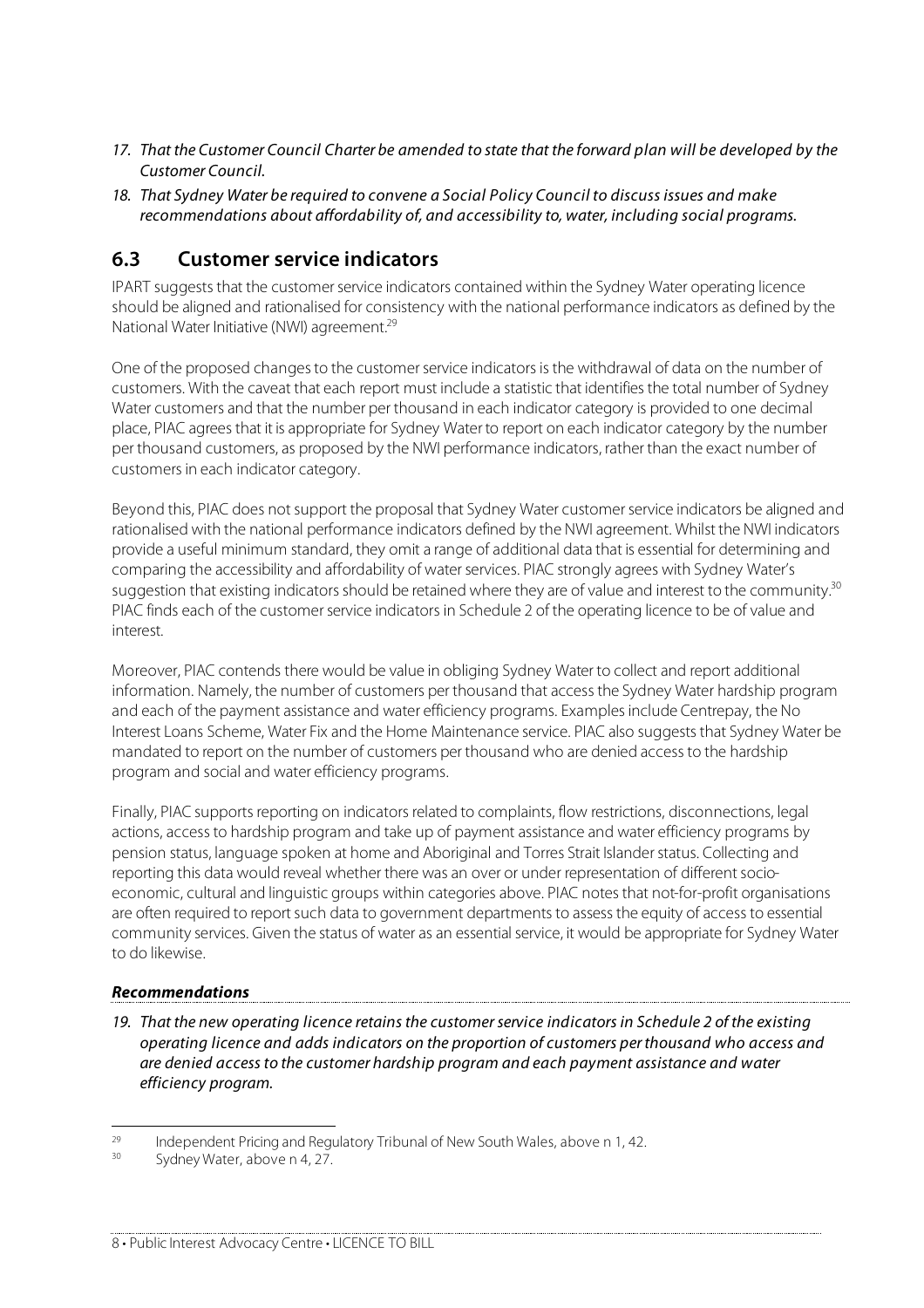20. That the customer service indicators be amended to include indicators related to complaints, flow restrictions, disconnections, legal actions, access to the hardship program, and take up of payment assistance and water efficiency programs by pension status, language spoken at home, and Aboriginal and Torres Strait Islander status.

## **6.4 Complaint and dispute handling**

Acknowledging that the clause on internal complaint handling procedures in the operating licence currently refers to an out of date Australian Standard, PIAC supports the call from both IPART<sup>31</sup> and Sydney Water<sup>32</sup> to update this clause.

# **7. Customer contract**

PIAC notes that the Review of the Operating Licence for Sydney Water Corporation also includes a review of the customer contract.33 IPART has asked stakeholders to assess whether the existing customer contract effectively addresses customer protection issues. In its submission to IPART, Sydney Water indicated it proposes minor changes to the contract. PIAC offers the following comments on the existing contract and proposed changes.

## **7.1 Responsibility to pay the account**

PIAC supports the proposed change to Section 4.1 of the customer contract that stipulates customers are exempt from paying the amount of their account by the specified date on the account where other payment arrangements have been made,<sup>34</sup> but suggests the type of payment arrangements that activate this caveat be identified.

### **Recommendation**

21. That Section 4.1 of the customer contract be amended to indicate that customers are exempt from paying the amount of their account by the specified date where other payment arrangements have been made and that Section 4.1 identify the type of payment arrangements that activate this caveat.

## **7.2 Your account**

Section 4.4.2 currently obliges Sydney Water to ensure that customer accounts contain details of the payment assistance available.<sup>35</sup> Sydney Water proposes that this be changed so that Sydney Water only need provide details of the availability of payment assistance.<sup>36</sup> PIAC believes that the best interests of customers experiencing difficulty paying their bills are served when accounts include details about payment assistance such as vouchers and pensioner water rebates, and advises that this proposal be rejected. Moreover, PIAC suggests that accounts contain details of water efficiency programs.

As per electricity accounts in NSW, PIAC also proposes that Sydney Water accounts be required to include the amount of any arrears, the due date for payment of arrears, the amount of any credit received, and any amount deducted, credited or received under any named Government funded rebate or relief scheme or any payment plan. Moreover, to ensure customers from linguistically diverse backgrounds have access to account and related details, there must be an obligation on Sydney Water, as there is on NSW electricity retailers, to provide information on accounts in community languages – languages to be determined by the Customer Council –

<sup>31</sup> Independent Pricing and Regulatory Tribunal of New South Wales, above n 1, 34.<br>
32 Sydney Water, above n 4, 91.<br>
33 Independent Pricing and Regulatory Tribunal of new South Wales, above n 1, 37.<br>
34 Sydney Water, above

 $35$  Sydney Water, above n 13, 60.

Sydney Water, above n 4, 135.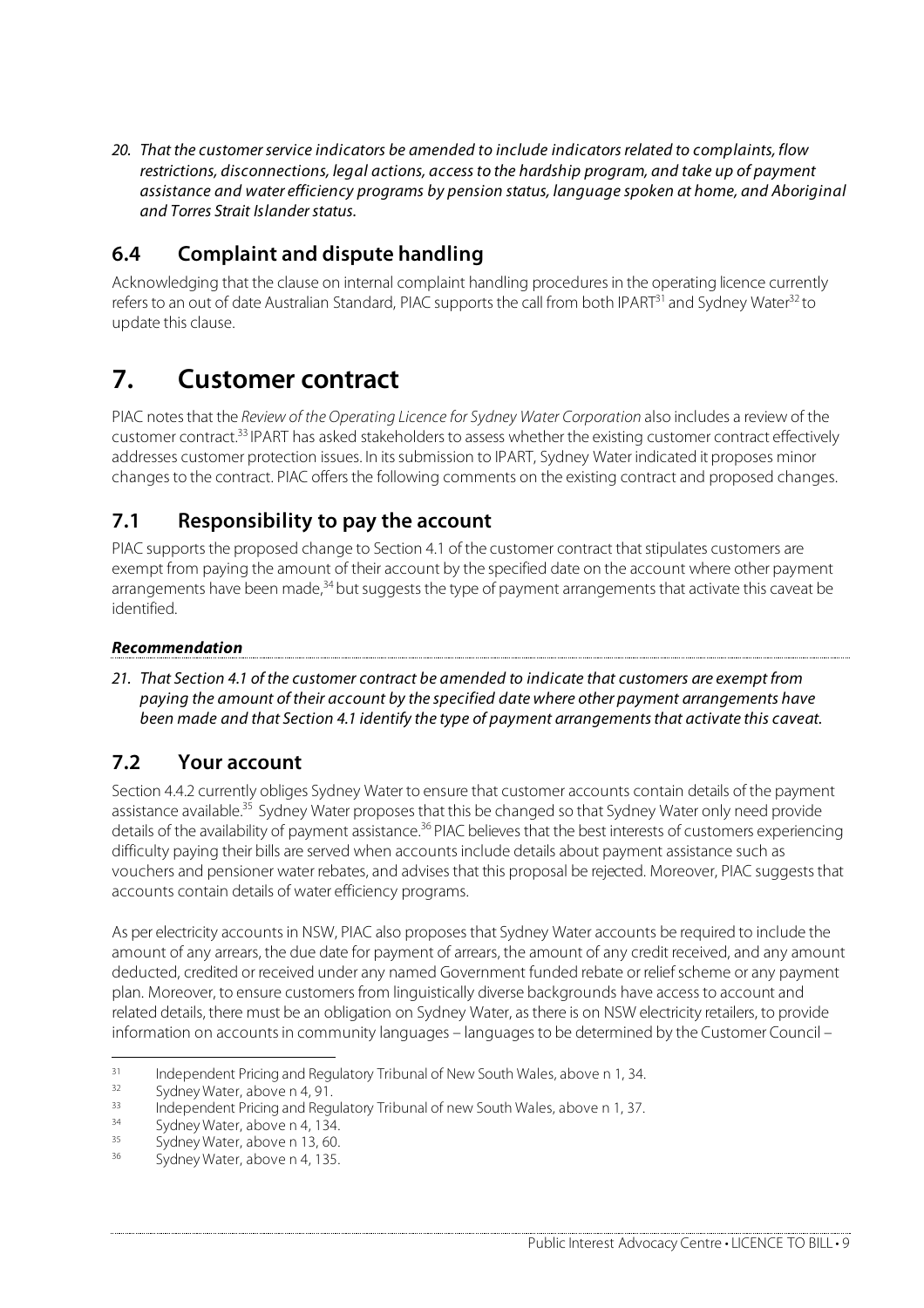about the availability of interpreter services for the languages concerned and telephone numbers for the services.37

Section 4.4.5 indicates that Sydney Water may charge interest on overdue account balances.<sup>38</sup> Whilst it is understood that interest is often waived for customers experiencing hardship, PIAC understands that some customers experiencing hardship have had to pay interest on their overdue accounts. PIAC deems this is an unfair impost and proposes the customer contract be amended so that customers identified as experiencing hardship do not have to pay interest on overdue accounts.

Sydney Water proposes changing Section 4.4.5 so that it may choose not to accept a personal cheque from a customer who has previously paid by a cheque that was subsequently dishonoured.<sup>39</sup> PIAC contends that this provision could adversely and unfairly affect customers who regularly pay by cheque but have, due to unforeseen financial or other difficulties, inadvertently presented one cheque that is then dishonoured. This transgression does not justify cancellation of this payment method and this proposition should be rejected.

#### **Recommendations**

- 22. That Section 4.4.2 of the customer contract continue to state that Sydney Water will ensure customer accounts contain details of the payment assistance available.
- 23. That Section 4.4.2 of the customer contract be amended to oblige Sydney Water to ensure customer accounts include the amount of any arrears, the due date for payment of arrears, the amount of any credit received, and any amount deducted, credited or received under any Government funded rebate or relief scheme or any payment plan.
- 24. That Section 4.4.2 of the customer contract be amended to oblige Sydney Water to provide information on accounts in community languages, to be determined by the Customer Council, about the availability of interpreter services for the languages concerned and telephone numbers for the services.
- 25. That Section 4.4.5 of the customer contract be amended to state that Sydney Water will not charge interest on overdue accounts to customers experiencing hardship.
- 26. That Section 4.4.5 of the customer contract not be amended to allow Sydney Water to refuse to accept payment by personal cheque.

### **7.3 Notification of price variations**

Proposed amendments to Section 4.9 provide that Sydney Water must publish variations to its charges and provide details on customer accounts, and that variations may commence on either the first day of the next quarter or any other date nominated by Sydney Water after it has published the change.<sup>40</sup> To maximise customer awareness of price changes, PIAC advocates that the customer contract advises that the publication of variations must be in newspapers circulating in the jurisdiction where the change is to take effect. Moreover, it is recommended that charges be published 20 business days prior to any change taking effect so that consumers have the opportunity to be informed in advance of price increases. The publication of changes on the Sydney Water website would also assist in making this information available to all consumers.

#### **Recommendation**

27. That Section 4.9 of the customer contract is amended to advise that variations to prices and charges will be published in newspapers circulating in the jurisdiction where the changes are to take affect and that variations will be published 20 business days prior to any change taking effect.

<sup>&</sup>lt;sup>37</sup> Electricity Supply (General) Regulation 2001 (NSW) div 4 s 24.<br><sup>38</sup> Sydney Water, above n 4, 135.

 $\frac{39}{40}$  Ibid.

Ibid 136.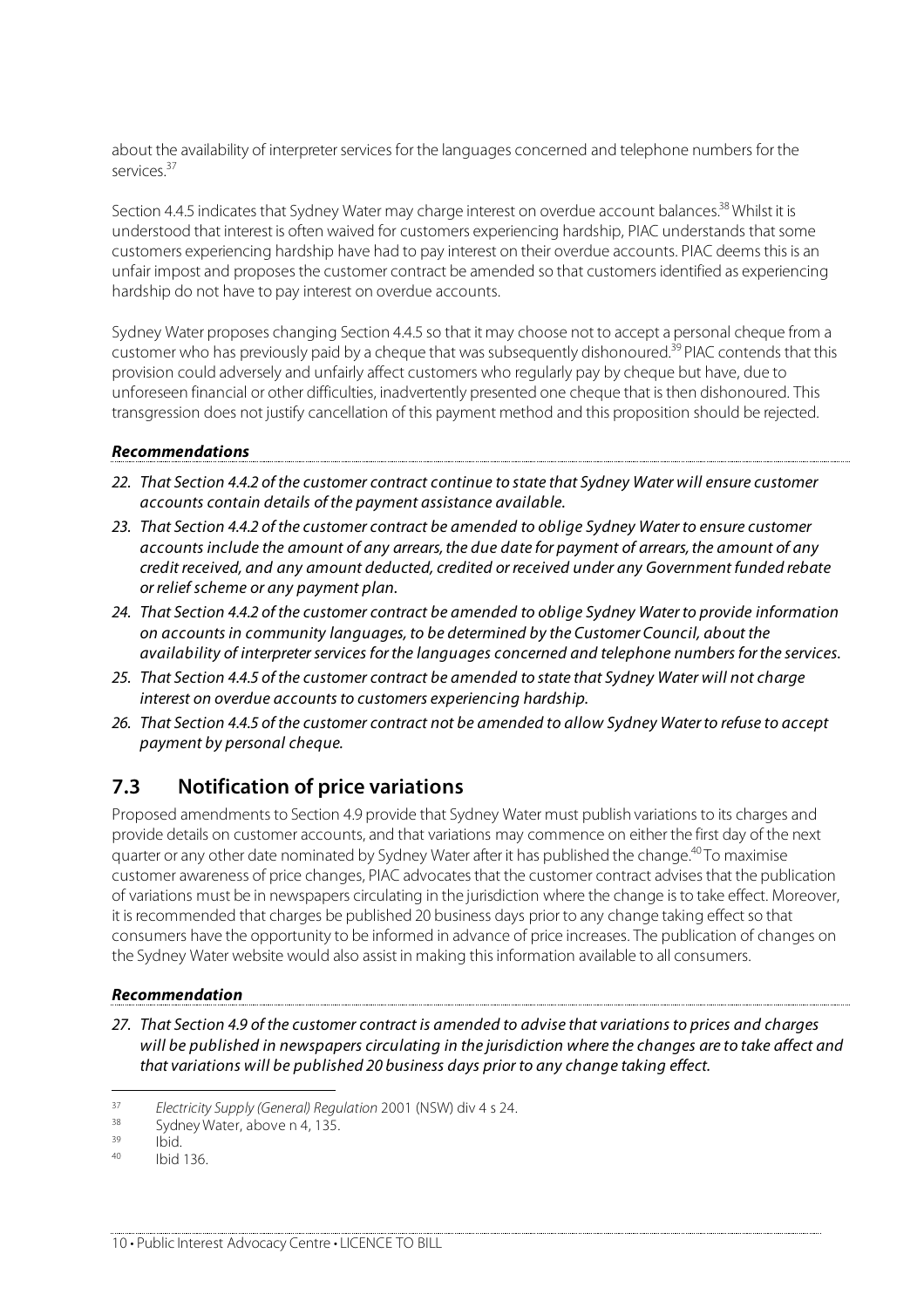## **7.4 Other costs**

Section 4.10.1 indicates that Sydney Water may charge customers an administrative fee set by IPART where payment of an account is dishonoured or declined.<sup>41</sup> As with the application of interest, PIAC deems this an unfair burden for those customers already experiencing difficulty paying their bills and proposes that the customer contract must dictate that dishonour or declined payment fees shall be waived for customers experiencing hardship.

#### **Recommendation**

28. That the Section 4.10.1 of the customer contract is amended to state that Sydney Water will not charge dishonour or declined payment fees to customers experiencing hardship.

### **7.5 Payment difficulties and account relief**

Section 5 of the contract informs customers of their rights when they experience difficulty paying their accounts.<sup>42</sup> PIAC recommends that this section be amended to inform customers of their right to access a hardship program if they have self-identified or been identified by Sydney Water or a social service as experiencing financial hardship.

Amongst other rights, Section 5.1 informs customers that, if they are unable to pay their account, they have the right to receive information on alternative payment arrangements and negotiate an affordable amount on an agreed instalment plan.<sup>43</sup> PIAC suggests that this section be augmented to inform customers that, as part of a payment plan, they have the right to information on how the amount to be paid is calculated, the period over which the customer will pay the agreed amounts, and the amount to be paid in each period. It must also state that customers can renegotiate the amount if there is a demonstrable change in circumstances, indicate when the payment plan has been breached and cancelled, and require written confirmation of alternative payment methods or arrangements. PIAC notes that, whilst a payment plan is a key element of the hardship program, customers that are not accessing the hardship program must also have the right to enter into a payment plan.

PIAC recommends that Section 5.1 also be amended so that customers experiencing hardship have a right to receive information on, and, where appropriate, support with, water efficiency. Such initiatives assist households to reduce their water bills and overcome ongoing financial hardship.

Whilst Section 5.2 currently specifies that Sydney Water will confirm an instalment plan in writing upon request,<sup>44</sup> PIAC requests that this be re-written so that Sydney Water must provide written confirmation of instalment or payment plans within 10 business days. This would serve to both remind customers and prove the existence of the arrangement.

#### **Recommendations**

- 29. That Section 5 of the customer contract be amended to inform customers of their right to access a hardship program if they have self-identified or been identified by Sydney Water or a social service as experiencing financial hardship.
- 30. That Section 5.1 of the customer contract be amended to oblige Sydney Water to provide written confirmation of payment plan details including how the amount to be paid is calculated, the period

<sup>41</sup> Sydney Water, above n 13, 62.

<sup>42</sup> Ibid 63. 43 Ibid. 44 Ibid.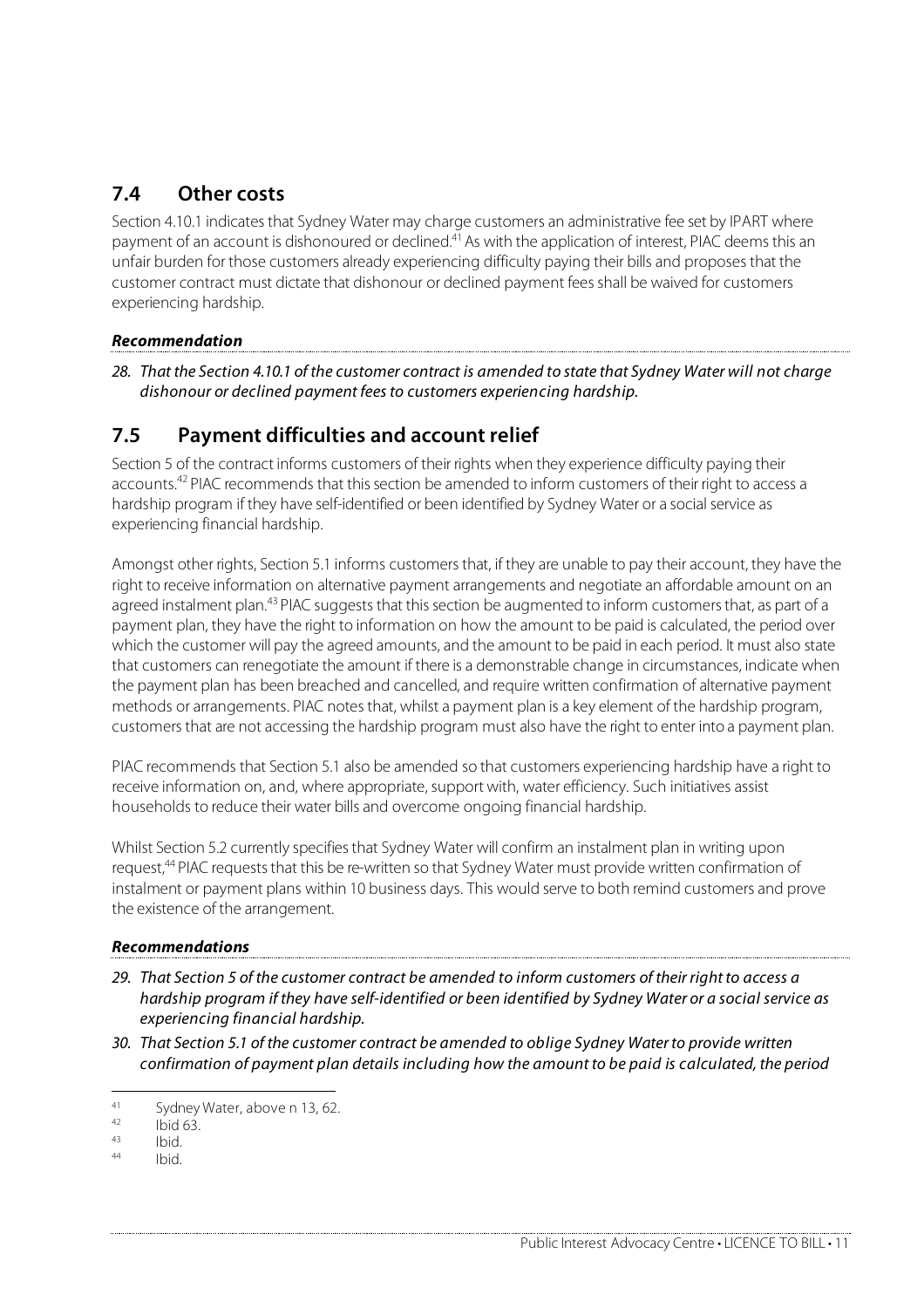over which the customer will pay the agreed amounts, the amount to be paid in each period, and when the payment plan has been breached and cancelled.

- 31. That the customer contract indicate that all customers have the right to access a payment plan.
- 32. That Section 5.1 of the customer contract be amended so that customers experiencing hardship have a right to receive information on, and, where appropriate, support with, water efficiency.
- 33. That Section 5.2 of the customer contract be amended to oblige Sydney Water to provide written confirmation of instalment or payment plans within 10 business days.

### **7.6 Disconnection**

As noted above, PIAC does not support the disconnection or restriction of supply when customers lack the capacity to pay. In the event the new operating licence continues to permit these punitive actions, PIAC proposes amendments to disconnection and restriction notices and limitations as follows.

### **7.7 Notice of disconnection or restriction of supply of water**

Section 6.2 of the customer contract specifies that reminder notices will provide an explanation of alternative payment arrangements.<sup>45</sup> PIAC advocates that reminder notices include more detail about available assistance including information about the customer hardship program, payment plans, water vouchers and government concessions and rebates. Disconnection warnings must also include information about the hardship program, payment plans, and government concessions and rebates.

PIAC strongly objects to the proposal to amend Section 6.2 so that Sydney Water may rather than will send a disconnection warning and may rather than will send a final notice.<sup>46</sup> Bills can be lost in the mail, received by someone other than the account holder, misplaced or forgotten by the account holder, or given a low priority due to family, work, health and other issues. Reminder and final notices represent vital safeguards against debt and disconnection or restriction of water supply and must remain a requirement of the customer contract.

PIAC also advises that reference to further contact with customers prior to disconnection or restriction<sup>47</sup> be amended to require that Sydney Water makes its best endeavours to contact customers either in person or by telephone. Contact by mail, as is currently permitted, provides no guarantee that the customer has received or understood the disconnection warning or final notice, nor does it grant customers an opportunity to identify themselves as experiencing hardship. Furthermore, in acknowledgment that not all customers are at home during business hours due to work and other commitments, PIAC suggests that Sydney Water be obliged to attempt one out-of-hours contact before undertaking to disconnect or restrict water supply.

PIAC notes that Sydney Water proposes a new section to this part of the contract that indicates if customers receive an account for a new billing period that contains an overdue amount from a previous billing period, they may be disconnected or restricted from supply on the arrears amount after being issued with the appropriate notices.<sup>48</sup> PIAC submits that, to avoid customer confusion, the account in question must clearly state the overdue amount and the due date.

#### **Recommendations**

34. That Section 6.2 of the customer contract be amended to require that reminder notices and disconnection warnings include information about available assistance including information about

 $^{45}$  Ibid 64.

 $^{46}$  Sydney Water, above n 4, 139.

<sup>&</sup>lt;sup>47</sup> Sydney Water, above n 13, 64.<br><sup>48</sup> Sydney Water, above n 4, 139.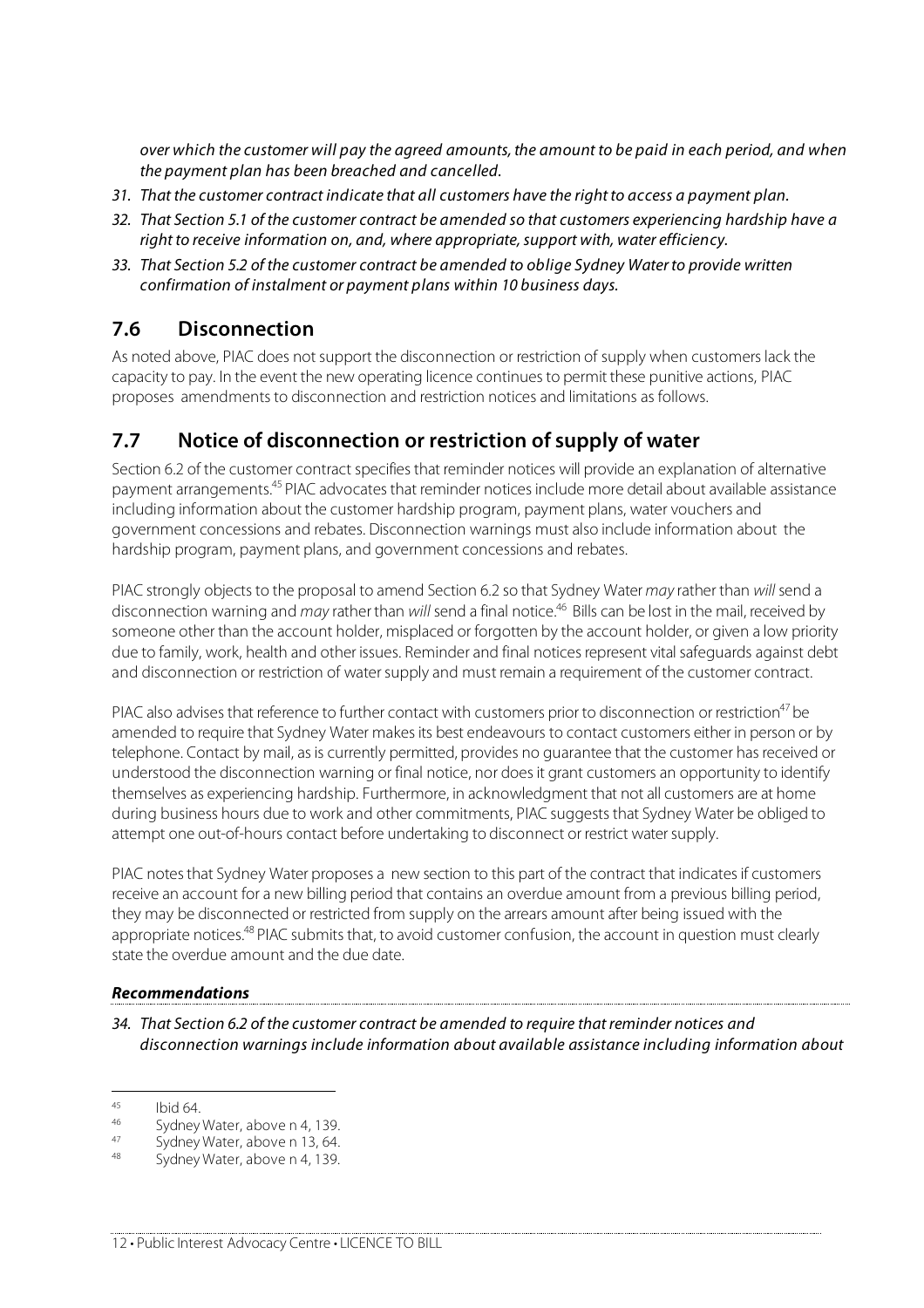the customer hardship program, payment plans, water vouchers and government concessions and rebates.

- 35. That Section 6.2 of the customer contract not be changed, so the provision of disconnection warnings and final notices remains mandatory.
- 36. That Section 6.2 of the customer contract that relates to further contact be amended to oblige Sydney Water to make its best endeavours to contact customers either in person or by phone rather than by mail.
- 37. That Section 6.2 of the customer contact be amended to oblige Sydney Water to attempt one out-ofhours contact before undertaking disconnection or water flow restriction procedures.

### **7.8 Limitations on disconnection or restriction**

Section 6.5 of the customer contact indicates that households that have entered into and are complying with a payment assistance arrangement will not be disconnected or restricted.49 As noted in reference to the code of practice on debt and disconnection, PIAC understands this clause of the customer contract has led to confusion about exactly what constitutes a payment assistance arrangement and, in the case of the use of vouchers, how long this arrangement is deemed to last. PIAC recommends that this section be re-drafted to preclude disconnection or flow restriction for households who are participating in the Sydney Water customer hardship program.

PIAC also proposes that this section be amended to oblige Sydney Water to offer two payment plans in writing, as is currently proposed for NSW energy retailers,<sup>50</sup> before customers may have their water supply disconnected or restricted.

Section 6.5 also prescribes the times and days when disconnection or flow restriction must not occur.<sup>51</sup> To both comply with industry best-practice and allow customers adequate time to contact Sydney Water, PIAC requests this provision be changed so that disconnection and restriction cannot take place after 2pm on a weekday. Moreover, in the same way that households cannot be disconnected or restricted from supply on a Friday, to ensure that customers have the opportunity to contact Sydney Water to arrange early reconnection, PIAC advocates that Sydney Water not be permitted to disconnect or restrict supply on the day before a public holiday.

Finally, as is currently the practice for energy retailers in some jurisdictions, PIAC proposes that households not be disconnected or restricted for arrears below a threshold to be determined by the regulator. This would avoid households going without an essential service on account of insignificant debts. PIAC research into the experience of utility disconnections revealed that 14 per cent of households were disconnected for arrears of \$200 or less.52

#### **Recommendations**

- 38. That Section 6.5 of the customer contract be amended to preclude disconnection or flow restriction for households who are participating in the Sydney Water customer hardship program.
- 39. That Section 6.5 of the customer contact be amended to oblige Sydney Water to offer two payment plans in writing before customers may have their water supply disconnected or restricted.
- 40. That Section 6.5 of the customer contract be amended so that disconnection and restriction cannot take place after 2pm on a weekday or the day before a public holiday.

 <sup>49</sup> Sydney Water, above, n 13, 65.

<sup>50</sup> Draft Electricity Supply (General) Amendment (Customer Hardship) Regulation Explanatory Note 2009 (NSW)<br>51 Ibid

 $\frac{51}{52}$  Ibid.

<sup>52</sup> Connell, Hill, above n 9, 22.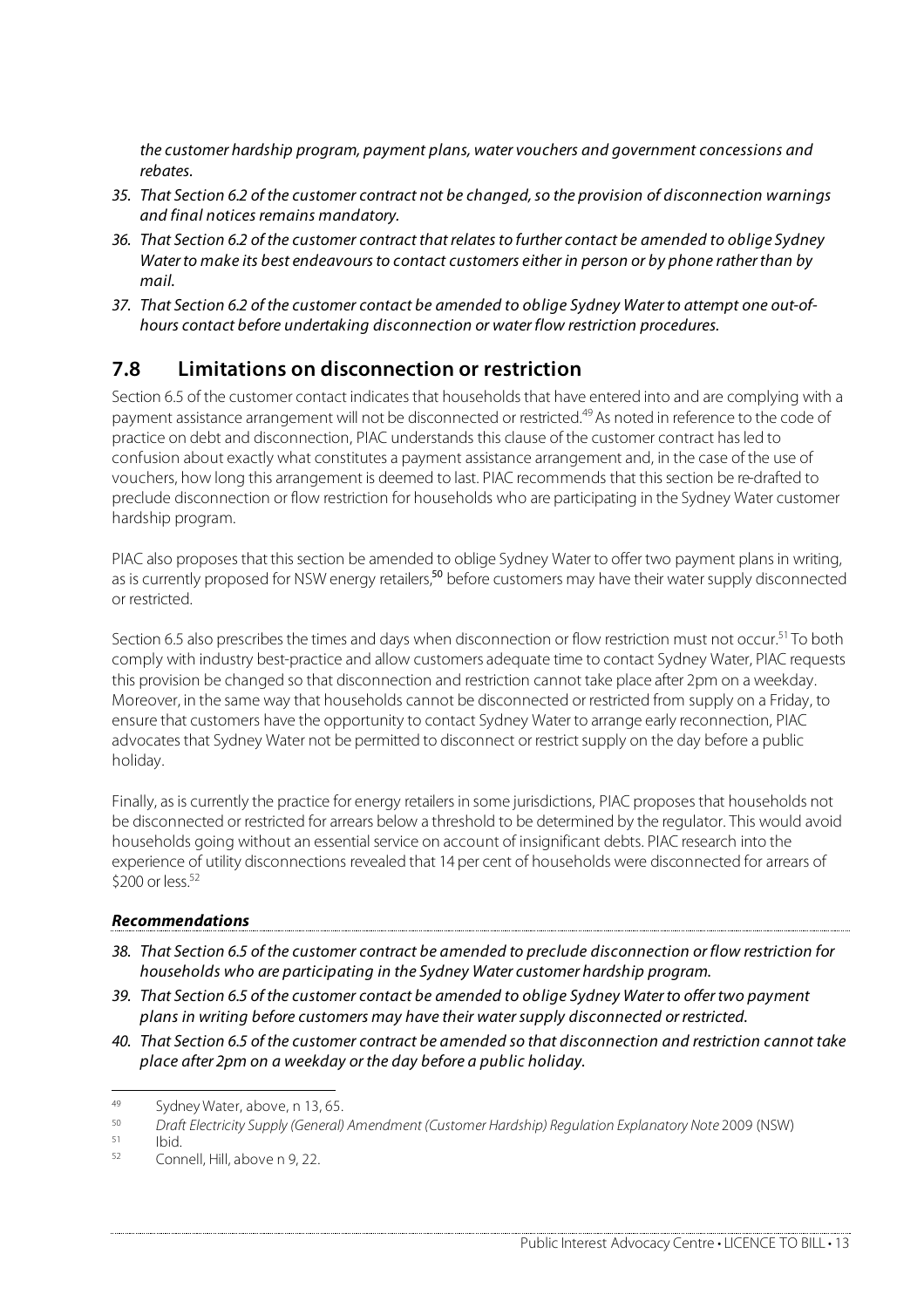41. That the customer contract be amended to state that customers cannot be disconnected or restricted from water supply for arrears below a threshold to be determined by IPART.

## **7.9 Redress**

PIAC supports the proposal to add Section 7.x so that customers who experience three or more unplanned water service interruptions in a 12 month period be entitled to a rebate after the third event, equal to the whole water service charge less any concessions for the next four quarters.<sup>53</sup>

The existing contract indicates that, in the event of loss or damage to customer property or person that may be the result of a failure by Sydney Water to comply with the customer contract, Sydney Water will advise customers on how the claim will be investigated, the proposed response time for a representative to visit the premises and make a decision, and the name and contact details of the representative to advise of claim progress, within five working days. PIAC does not support the Sydney Water suggestion to withdraw the requirement to respond within five working days.<sup>54</sup>

#### **Recommendations**

- 42. That, as per the Sydney Water proposal, the customer contract be amended so that customers who experience three or more unplanned water service interruptions in a 12 month period be entitled to a rebate after the third event equal to the whole water service charge less any concessions for the next four quarters.
- 43. That Section 7.5 of the customer contract continue to require that Sydney Water responds to claims for damages within five days.

### **7.10 Meter testing**

PIAC has not calculated the significance of the impact but questions the justification for changing the obligation on Sydney Water to act if a meter test indicates that the meter is over recording by over 4 per cent as opposed to the existing reference to over 3 per cent.55

#### **Recommendation**

44. That IPART reject the proposal to change the point at which Sydney Water is obliged to act if a meter is over recording, if this proposal is deemed to have a material affect on customers whose meter is over recording by 3 to 4 percent .

# **8. Conclusion**

The Sydney Water operating licence and customer contract are fundamental elements of the regulatory framework that safeguard access to an adequate supply of water for Sydney households. As such, PIAC deems it crucial that proposed changes to both the form and content of the licence uphold the rights and protections of Sydney Water customers.

PIAC is uncertain but concerned about the potential impact of the proposed plan-based licensing framework. If there is a possibility that this regulatory structure could undermine existing standards and safeguards for customers, PIAC contends it should not be introduced or, at a minimum, should not apply to licence provisions relating to customer rights and protections.

14 • Public Interest Advocacy Centre • LICENCE TO BILL

 $53$  Sydney Water, above n4, 143.

 $54$  Ibid.<br> $55$  Ibid 151.